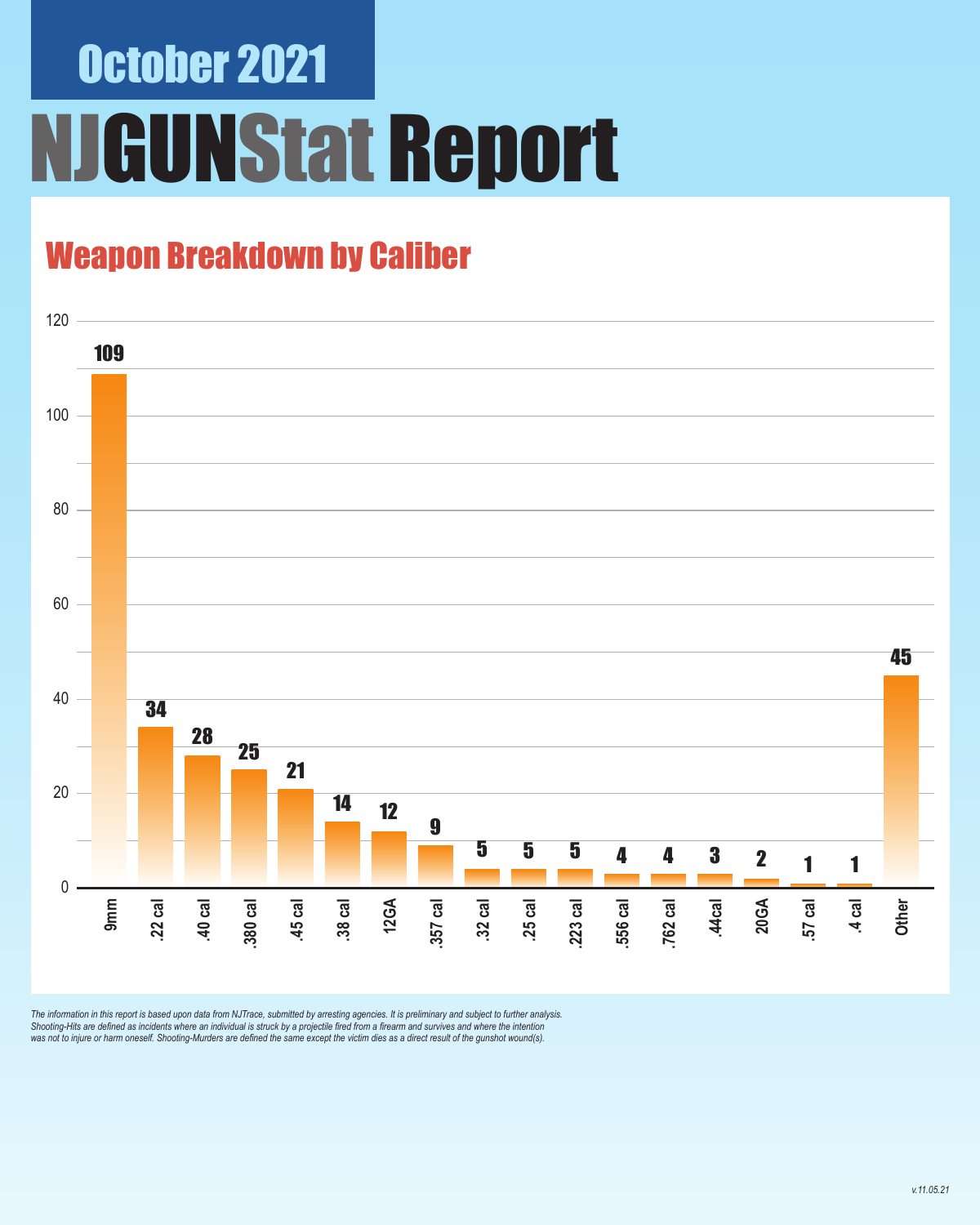# October 2021 UNStat Report

#### Gun Recovery Numbers Statewide

| <b>Total Crime Guns Recovered</b>                    | 327 |
|------------------------------------------------------|-----|
| Found Property/Turned in                             | 103 |
| <b>Guns with Possessors</b>                          | 224 |
| Individuals Arrested with<br>more than One Crime Gun | 16  |

#### 70 60 50 40 New Jersey Counties 69 32 55

### 0





#### New Jersey Cities

*The information in this report is based upon data from NJTrace, submitted by arresting agencies. It is preliminary and subject to further analysis. Shooting-Hits are defined as incidents where an individual is struck by a projectile fired from a firearm and survives and where the intention*  was not to injure or harm oneself. Shooting-Murders are defined the same except the victim dies as a direct result of the gunshot wound(s).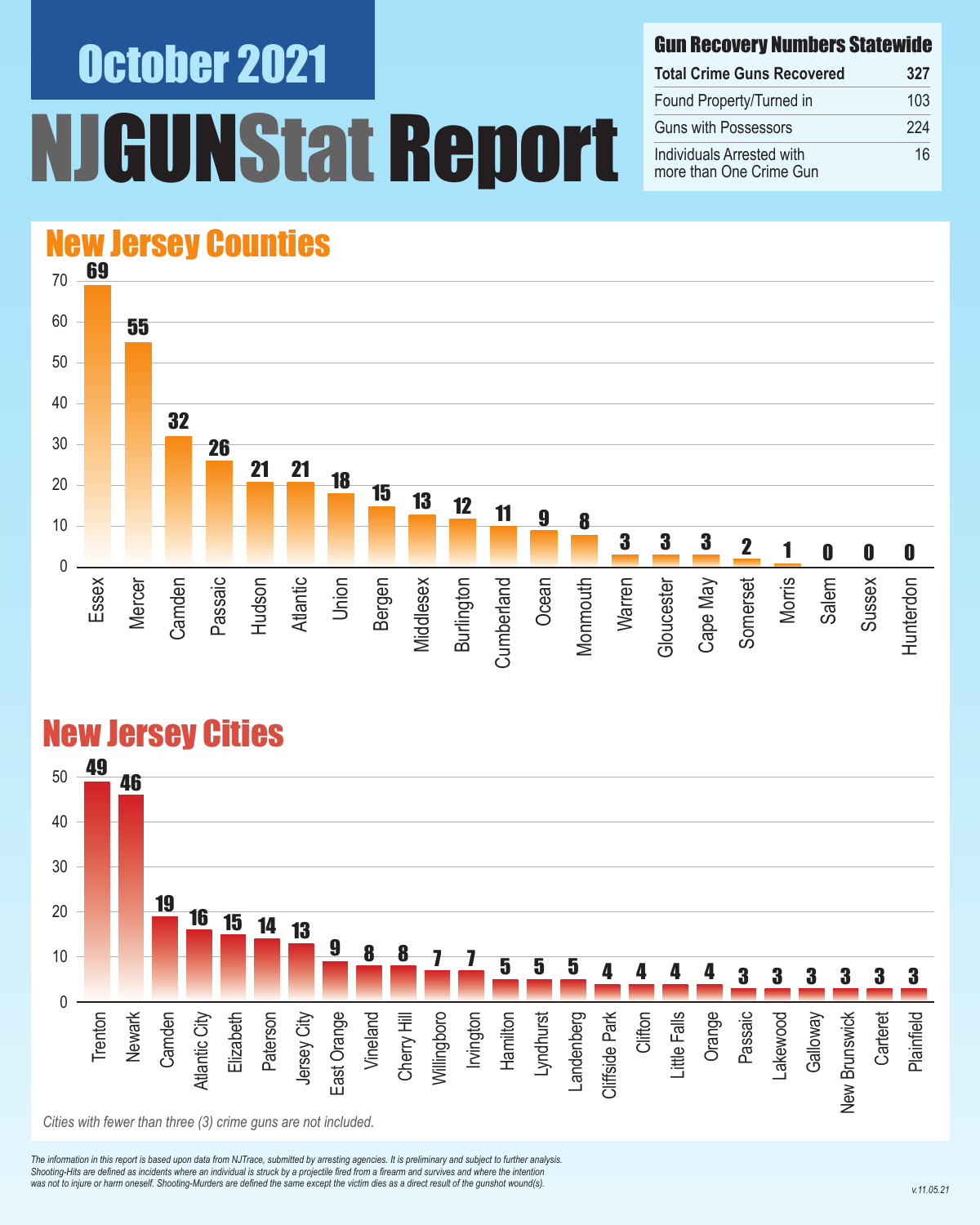## October 2021 NJGUNStat Report

### Weapon Breakdown by Manufacturer

![](_page_2_Figure_2.jpeg)

*This chart reflects the information provided to the New Jersey State Police through NJTrace, a statewide program that relies on local police departments to input data on guns used in the commission of a crime. This chart does not rely on any reports from the federal Bureau of Alcohol, Tobacco, Firearms and Explosives (ATF). The information is preliminary and subject to further analysis.*